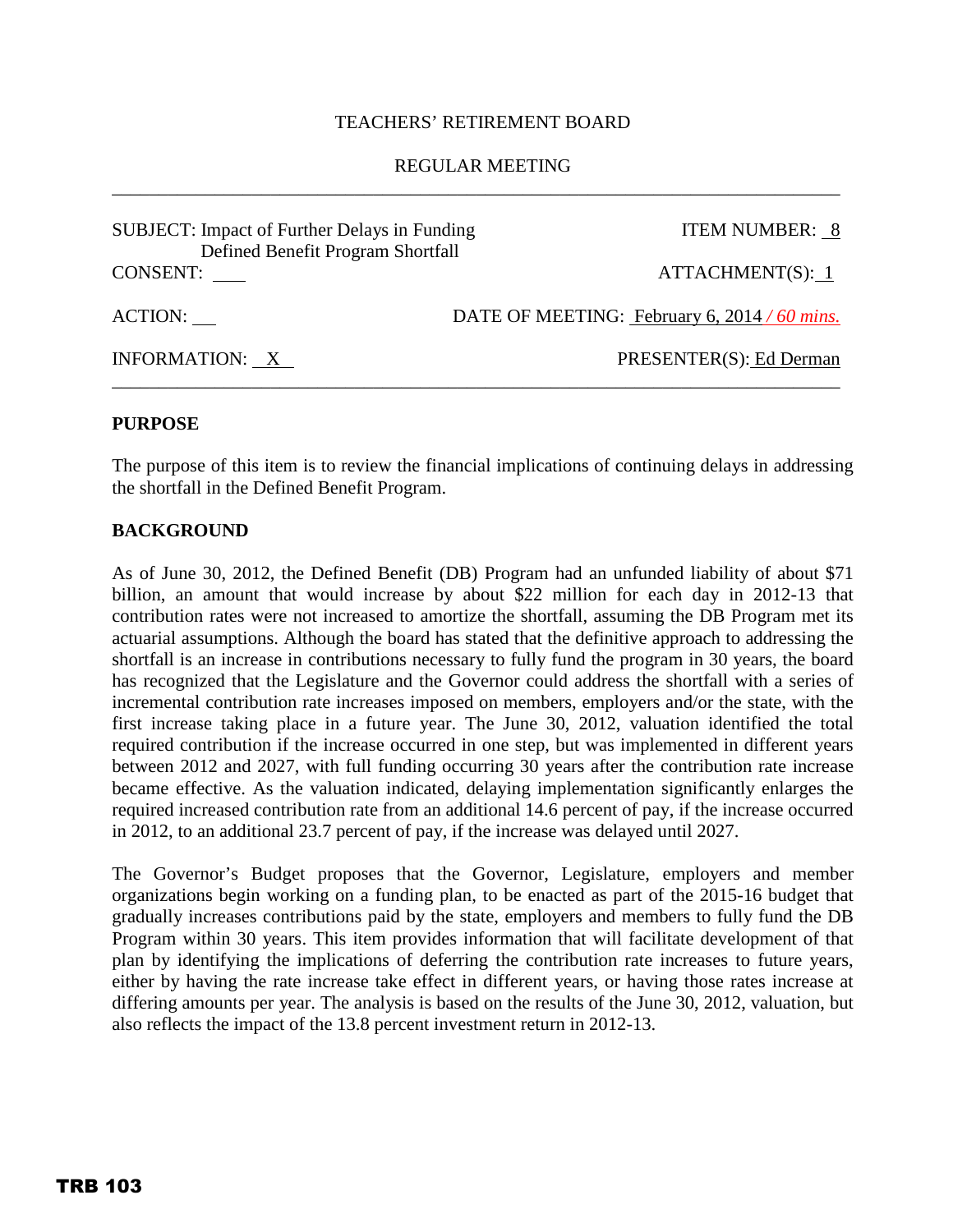Regular Meeting – Item 8 February 6, 2014 Page 2

## **ANALYSIS OF IMPACT**

As the attached analysis from Milliman indicates, the 13.8 percent return in 2012-13 did have a positive impact on the long-term funding needs of the DB Program. The additional contribution needed to be 100 percent funded within 30 years of the beginning of the increased contribution declined from an additional 16.1 percent, if the DB Program had earned 7.5 percent in 2012-13 and annually thereafter and if the increase occurred in 2015, to an increase of 14.17 percent, given that the DB Program earned 13.8 percent in 2012-13. Nonetheless, the impact of delayed implementation continues to be significant. According to the Milliman analysis, every two-year delay increases the required increase in contribution rates by a minimum of 0.9 percentage points of compensation (or about \$15 billion in additional contributions over 30 years), with the requirement increasing by an enlarging percentage of pay as implementation continues to be delayed. By 2021, the increase in the required contribution rate would grow by over one percentage point of compensation with a further two-year delay in the increase.

These figures assume that CalSTRS meets its investment return assumption of 7.5 percent annually each year. If there is a substantial slowdown in the market for the next two years, the required contribution rate increases significantly. For example, the DB Program realizes a 0 percent return in both 2014-15 and in 2015-16, a return that, based on the DB Program asset allocation will occur once in every five two-year periods, the required increase in contribution rates in 2014-15 to achieve 100 percent funding in 30 years increases from 14.17 percent, if the DB Program earns 7.5 percent annually, to 18.38 percent, if the DB Program earns a 0 percent return in both 2014-15 and 2015-16, but 7.5 percent annually thereafter. Similarly, the marginal impact of delaying implementation has a greater impact on the required contribution rate increase if there is a market downturn. Rather than having the required contribution rate increasing by a range of 0.9 percentage to over one percentage point for every two-year delay, the required increase enlarges by a range of 1.18 percentage points to 1.41 percentage points for every two-year delay if there is a market downturn.

|                                  | Meet Actuarial Assumption                                                             |                                                         | 0% Return in 2014-15 and 2015-16                                                      |                                                         |  |
|----------------------------------|---------------------------------------------------------------------------------------|---------------------------------------------------------|---------------------------------------------------------------------------------------|---------------------------------------------------------|--|
| Implementation<br>Date of July 1 | Increase in<br><b>Contribution Rate</b><br>Needed (First<br>Year Cost in<br>Billions) | <b>Increase From</b><br>Prior<br>Implementation<br>Date | Increase in<br><b>Contribution Rate</b><br>Needed (First<br>Year Cost in<br>Billions) | <b>Increase From</b><br>Prior<br>Implementation<br>Date |  |
| 2015                             | 14.17% (\$4.2)                                                                        |                                                         | 18.38% (\$5.5)                                                                        |                                                         |  |
| 2017                             | 15.08% (\$4.8)                                                                        | 0.91%                                                   | 19.56% (\$6.3)                                                                        | 1.18%                                                   |  |
| 2019                             | 16.06% (\$5.5)                                                                        | 0.98%                                                   | 20.87% (\$7.2)                                                                        | 1.31%                                                   |  |
| 2021                             | 17.11% (\$6.3)                                                                        | 1.05%                                                   | 22.28% (\$8.3)                                                                        | 1.41%                                                   |  |

Delaying implementation, although providing short-term savings for those who contribute to the DB Program, has long-term fiscal consequences to those same entities because the required contribution rate would be higher if implementation is delayed. For example, if the DB Program earns 7.5 percent annually in its investments, delaying implementation of a contribution rate increase from 2015 to 2017 would increase the amount spent in 2017-18 on higher contributions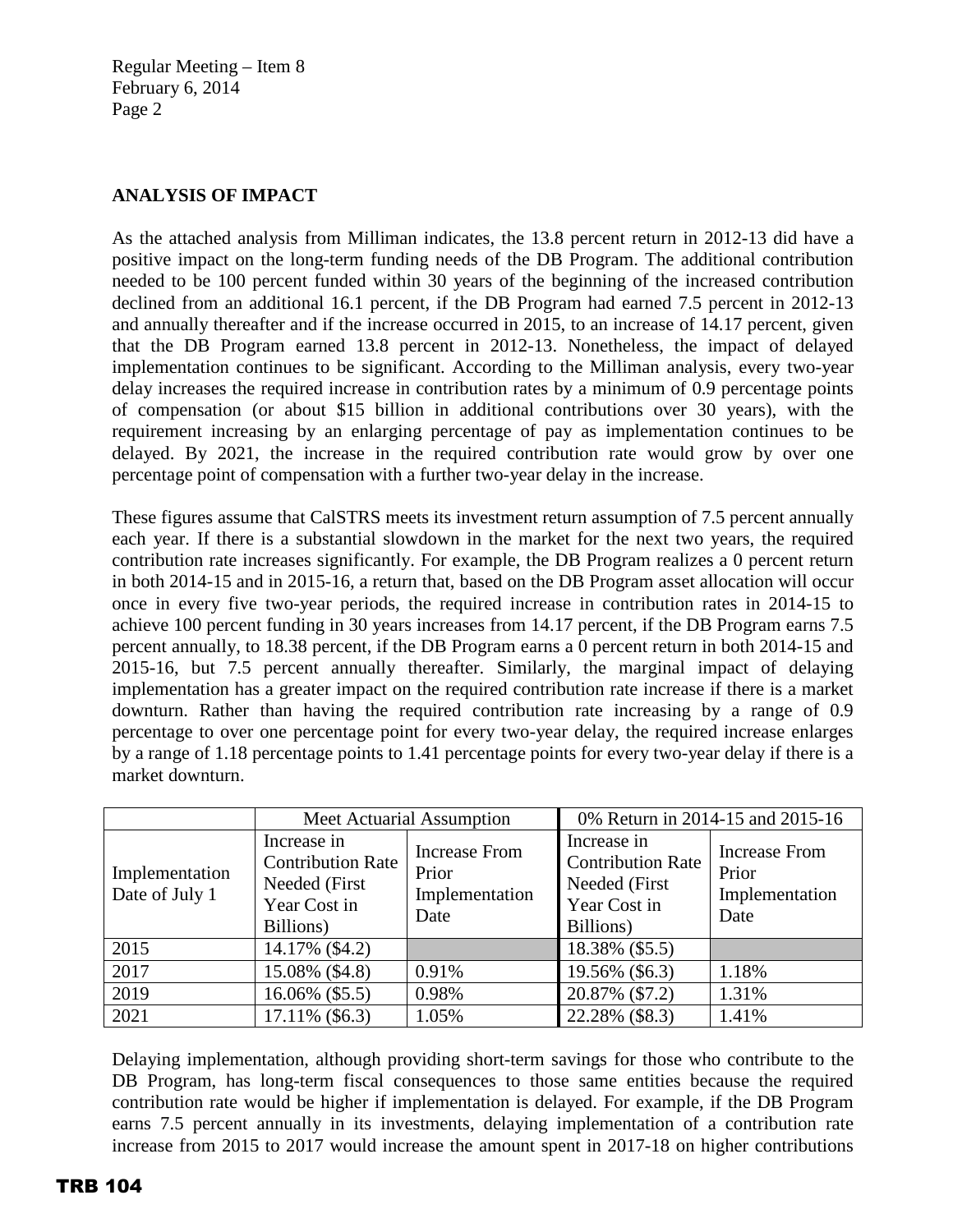Regular Meeting – Item 8 February 6, 2014 Page 3

by about \$300 million. That amount would increase each year thereafter as compensation subject to the increased contribution increased. The additional amount spent in 2029-30 due to the twoyear delay would equal over \$450 million. If the DB Program has no investment earnings in the next two years, the increased cost of delay would be almost \$375 million in 2017-18 and almost \$600 million in 2029-30.

Similarly, delaying full implementation of a contribution rate increase by extending the length of time that the increases are phased in would affect long-term costs. The table below shows how the ultimate final contribution rate would be affected by differing annual rates of increase, if the first rate increase takes place in 2015, assuming both a 7.5 percent annual investment return and a 0 percent return in both 2014-15 and in 2015-16. Similar to the impact of delayed implementation, more gradual increases in contribution rates also result in larger long-term costs. The difference between a 3 percent annual total increase in contribution rates, and a 4 percent annual total increase would be \$225 million in 2020-21, when the ultimate contribution rate would be in effect, and almost \$315 million in 2029-30, if the DB Program earns 7.5 percent annually. If the DB Program has no investment earnings in the next two years, the increased cost of a more gradual increase in contribution rates would be about \$475 million in 2022-23, when the ultimate contribution rate would be in effect, and over \$600 million in 2029-30.

|                                                                  |                                                                   | Meet Actuarial Assumption                           | 0% Return in 2014-15 and 2015-16                           |                                                     |  |
|------------------------------------------------------------------|-------------------------------------------------------------------|-----------------------------------------------------|------------------------------------------------------------|-----------------------------------------------------|--|
| <b>Annual Total</b><br>Rates of Increase<br>Beginning in<br>2015 | <b>Ultimate Increase</b><br>in Contribution<br><b>Rate Needed</b> | Difference From<br>Lower Rate of<br>Annual Increase | Ultimate Increase<br>in Contribution<br><b>Rate Needed</b> | Difference From<br>Lower Rate of<br>Annual Increase |  |
| 3%                                                               | 15.95%                                                            |                                                     | 21.78%                                                     |                                                     |  |
| 4%                                                               | 15.32%                                                            | $-0.63%$                                            | 20.55%                                                     | $-1.23%$                                            |  |
| 5%                                                               | 14.96%                                                            | $-0.36%$                                            | 19.90%                                                     | $-0.65%$                                            |  |
| 6%                                                               | 14.78%                                                            | $-0.18%$                                            | 19.54%                                                     | $-0.36%$                                            |  |

Another measure of the increased risk to the DB Program of increasing delays in a contribution rate increase is the impact on the funded ratio. Page 3 of the Milliman analysis has two graphs that show how the funded ratio changes over time with a delayed implementation of a contribution rate increase in different years with different investment markets during the next two years. As the graphs indicate, the funded ratio will continue to decline until the increased contribution rates are implemented. The table below shows the lowest funded ratio occurring in the DB Program, based on different implementation dates and short-term investment experience. The reduction in the funded ratio when the market underperforms increases each year that implementation is delayed, and would approach or be under 50 percent if implementation was delayed to 2019 or beyond.

| 2015 Implementation |           | 2017 Implementation |             | 2019 Implementation |              | 2021 Implementation |            |
|---------------------|-----------|---------------------|-------------|---------------------|--------------|---------------------|------------|
| Meet                | 0%        | Meet                | 0%          | Meet                | 0%           | Meet                | 0%         |
| Actuarial           | Return in | Actuarial           | Return      | Actuarial           | Return       | Actuarial           | Return     |
| Assumption          | 2014-15   | Assumption          | in 2014-    | Assumption          | $\ln 2014$ - | Assumption          | in $2014-$ |
|                     | and       |                     | 15 and      |                     | 15 and       |                     | 15 and     |
|                     | 2015-16   |                     | $2015 - 16$ |                     | 2015-16      |                     | 2015-16    |
| 64%                 | 60%       | 62%                 | 55%         | 60%                 | 51%          | 57%                 | 47%        |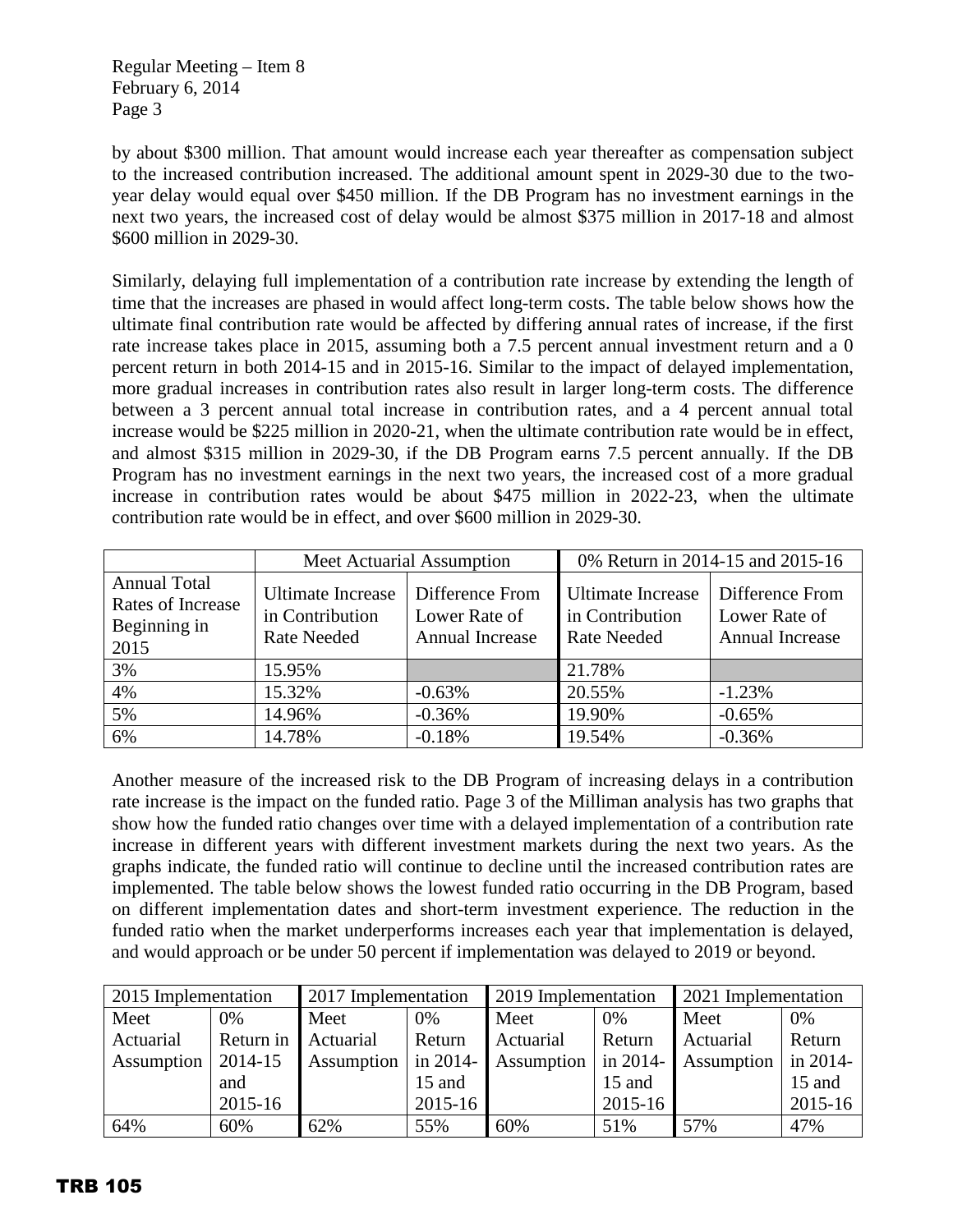Regular Meeting – Item 8 February 6, 2014 Page 4

## **CONCLUSION**

No matter how it is measured, the risk associated with excessive delays in implementing the funding solution for the DB Program shortfall is that the cost of that solution could result in contribution rates that would have a major impact on the budgets of those who pay those contributions. Historically, most of the resources available to the DB Program derive from the earnings generated by investing contributions. If the receipt of those contributions is delayed, there is less time to generate those earnings. As a result, to secure the resources needed to pay the benefits owed to members, the amount contributed will have to increase. Although contribution rate increases can be phased in over a period of time to allow budgets to adapt to the increased costs, the longer that phase-in period, the more it ultimately costs future budgets. As was stated in the [report submitted to the Legislature pursuant to Senate Concurrent Resolution 105,](http://www.calstrs.com/sites/main/files/file-attachments/scr_105_final_reportltr_v2.pdf) however, "[b]etween the timing of the contribution rate increase and the number of years over which that increase takes place, the rate of speed of the increase in contribution rates can have a more substantial impact on the effectiveness of a contribution rate increase than would the commencement of the increase, if the contribution rates are increased significantly."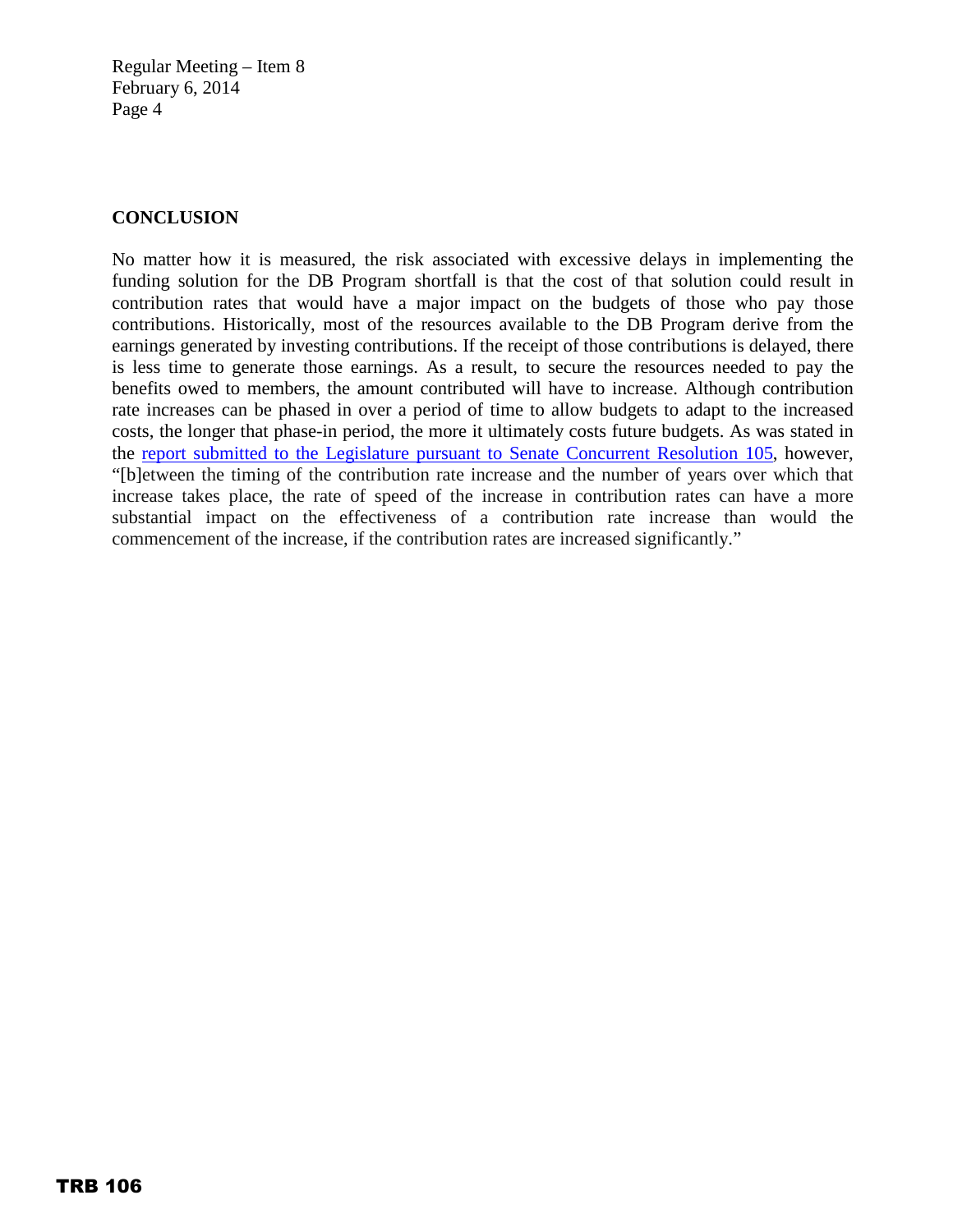

 Attachment 1 Regular Meeting - Item 8 February 6, 2014

> 1301 Fifth Avenue Suite 3800 Seattle, WA 98101-2605 USA

Tel +1 206 624 7940 Fax +1 206 623 3485

milliman.com

January 14, 2014

Teachers' Retirement Board California State Teachers' Retirement System

Re: Impact of FYE2014 & FYE2015 Return on CalSTRS' Projected Funded Status

Dear Members of the Board:

Per staff's request, we have estimated the impact certain asset returns in the following two fiscal years would have on CalSTRS' projected funded status. Specifically, we have looked at how various returns would affect the additional contributions needed for CalSTRS to be projected to reach a 100% funded ratio over a 30-year period.

#### **Current DB Program Status**

As of the June 30, 2012 actuarial valuation, the DB Program had an unfunded actuarial obligation (UAO) of approximately \$71 billion, and the UAO was expected to increase each year going forward. To pay off the UAO over a 30-year period beginning in 2012, the additional revenue needed was 14.6% of payroll. If action was delayed until July 1, 2015, the calculated additional revenue needed increased to 16.1% of payroll. The actual return for CalSTRS for the fiscal year ended June 30, 2013 (estimated to be 13.8%) significantly exceeded the assumed 7.5% return; however, even after reflecting this, an increase in contributions of 14.2% of payroll would still be needed as of July 1, 2015 to have a projected funded ratio of 100% as of June 30, 2045.

#### **Study Results – Additional Revenue Needed for Various Implementation Dates**

Actual future returns will continue to affect the additional revenue needed. Per your request, we have shown the additional revenue needed under two return scenarios and four different implementation dates for the additional contributions. The following chart shows the additional funding needed beginning on the given effective date for CalSTRS to be projected to be 100% funded in 30 years from the implementation date. The return in all years is assumed to be 7.5%, except for FYE2015 and FYE2016 in the 0.0% return scenario.

| <b>Contribution Increases Projected to Meet Specific Funding Targets</b> |                                                                                                        |        |        |        |  |
|--------------------------------------------------------------------------|--------------------------------------------------------------------------------------------------------|--------|--------|--------|--|
|                                                                          | Additional Contribution Needed to Meet 100% Funded Target<br>Based on July 1, 20XX Implementation Date |        |        |        |  |
| Returns in FYE2015 & FYE2016                                             | 2015                                                                                                   | 2017   | 2019   | 2021   |  |
| 7.5%                                                                     | 14.17%                                                                                                 | 15.08% | 16.06% | 17.11% |  |
| $0.0\%$                                                                  | 18.38%                                                                                                 | 19.56% | 20.87% | 22.28% |  |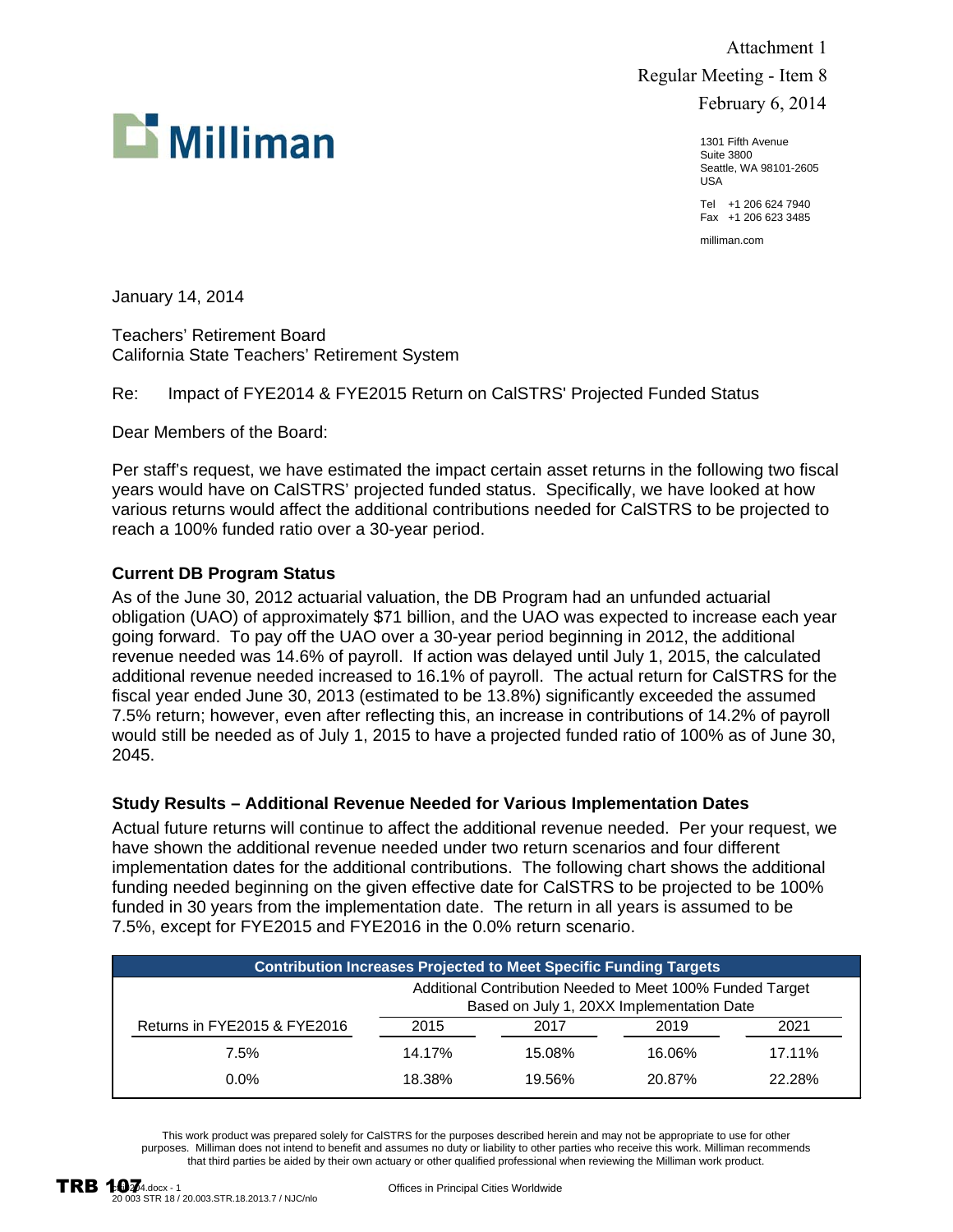

Note that the additional contribution needed is shown as a percentage of payroll and is in addition to the currently scheduled contribution rates payable to the DB Program of approximately 20% of payroll (8.00% employees / 8.25% districts / 3.522% state ultimate rate).

The return scenarios shown are those specifically requested by CalSTRS staff. It should be noted that the 0.0% return is approximately equivalent to the  $80<sup>th</sup>$  percentile return over the twoyear period, which you requested. The  $80<sup>th</sup>$  percentile indicates that there is approximately an 80% probability that the average return over the next two years will equal or exceed 0.0%. This analysis of the return percentile is based on Milliman's capital market assumptions for June 30, 2013 and CalSTRS current target asset allocation.

### **Study Results – Projected Funded Ratio**

The actual returns over the next two years will have a significant impact on CalSTRS' funded ratio in the short term. The following graph shows how the funded ratio is projected to dip below 60% over the next few years if the return for the next two years is 0.0%. Note that in each case the funded ratio is projected to be 100% at June 30, 2045, as each scenario assumes there will be adequate additional revenue; however, scenarios with the lower initial returns will require a larger contribution rate increase.

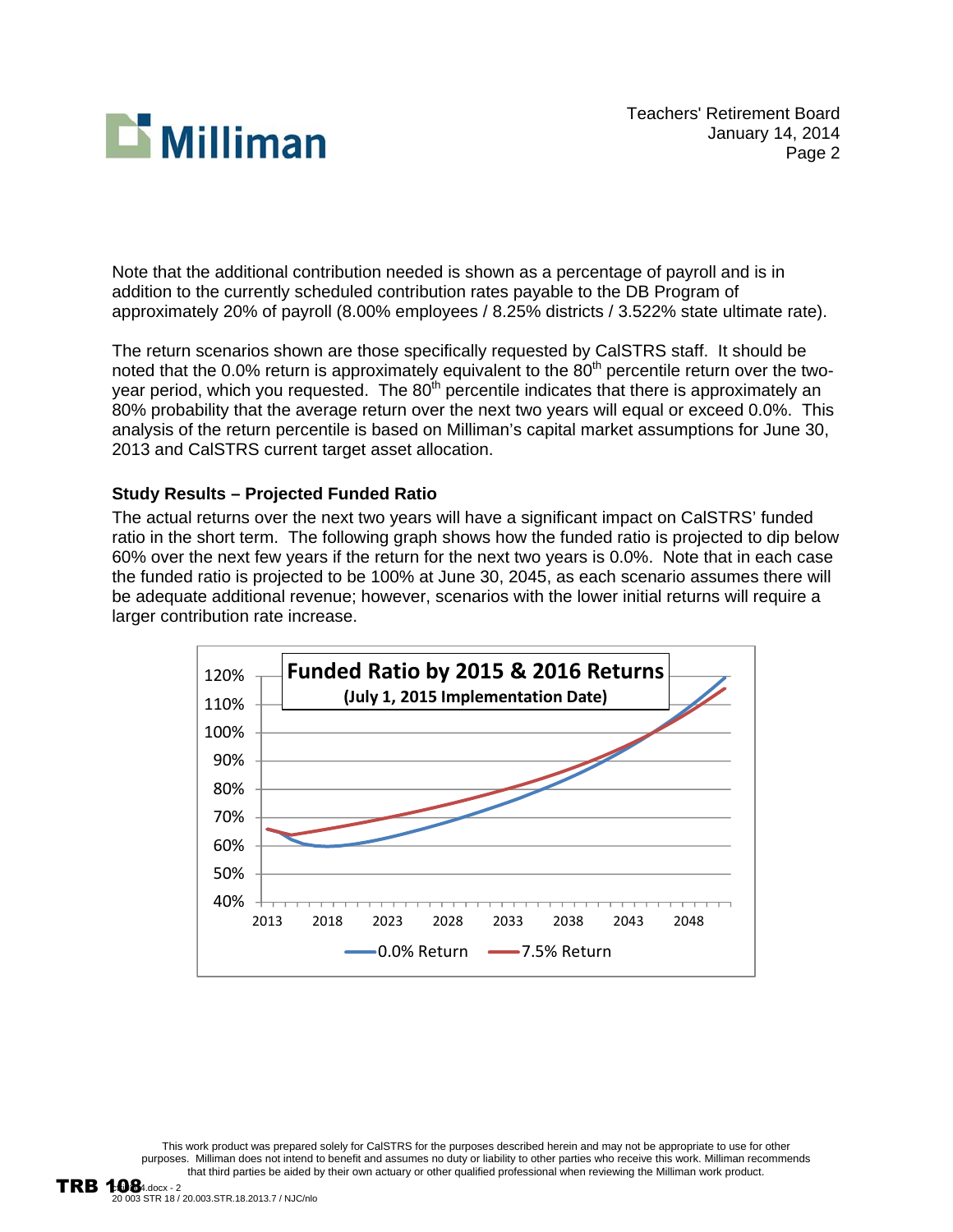

Similarly, when the contribution rates increase occurs will also have a significant impact on CalSTRS' funded ratio. The following graph shows how the projected funded ratio is about 5% lower for each two years the implementation date is delayed, even with the higher contribution rates calculated for the later implementation dates.



Combining a delayed implementation date with lower than expected returns results in a further decline in the funded ratio. As shown in the following graph, the funded ratio is projected to decrease below 50% if the return is 0.0% in the following two years and the implementation date of the contribution rate increase is delayed until 2021.

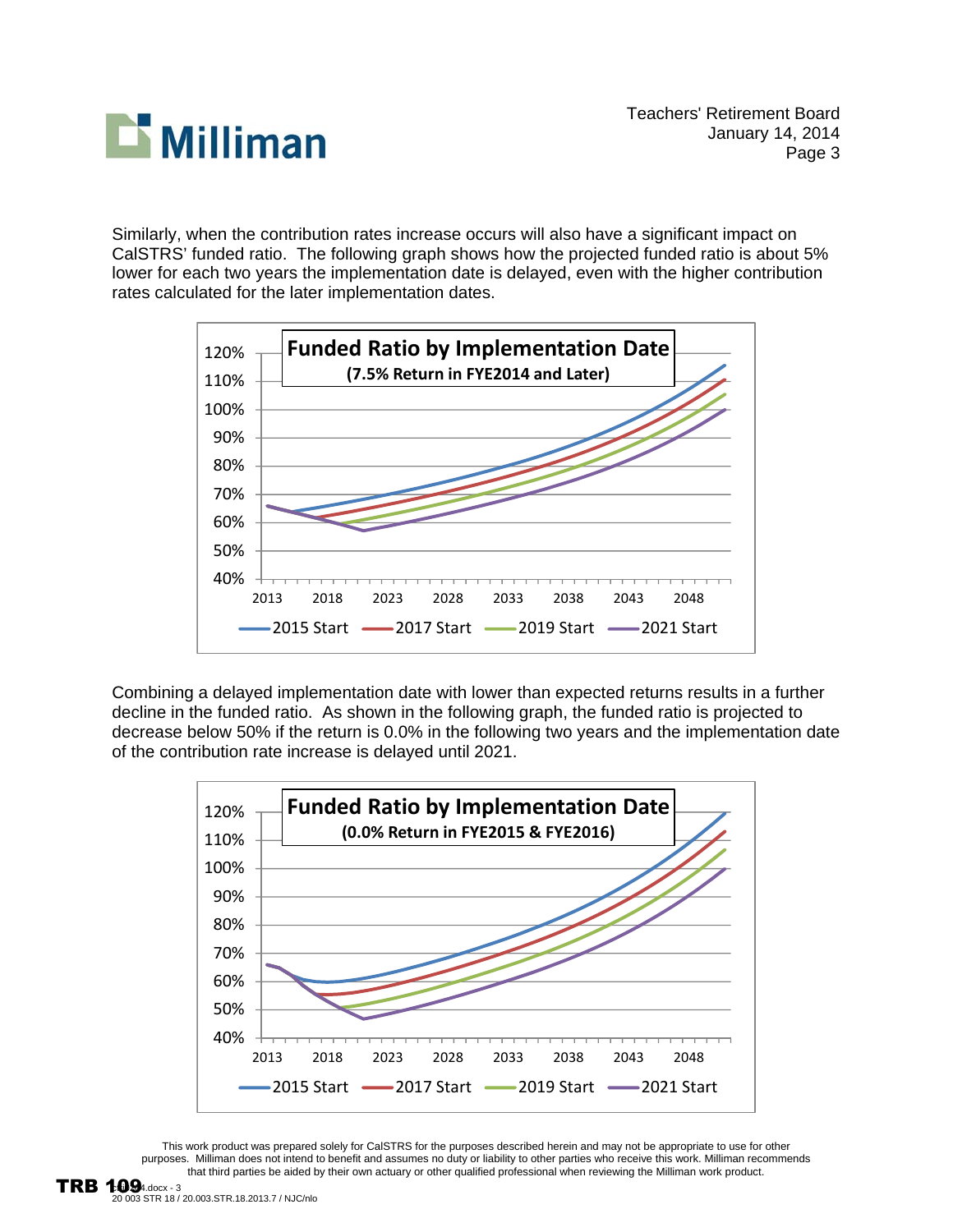

### **Study Results – Additional Revenue Needed for Various Rates of Increase**

As shown in the previous example, how quickly a funding solution is implemented will impact the ultimate increase needed. Per your request, we have shown the additional revenue needed under two return scenarios and four different rates of increase in the additional contributions. The following chart shows the additional funding needed beginning on July 1, 2015 for CalSTRS to be projected to be 100% funded in 30 years based on different rates of increase. For example, in the 7.5% return scenario, annual increases of 3% per year would be needed until the total increase in the contribution rate was 15.95% (approximately 6 years). The return in all years is assumed to be 7.5%, except for FYE2015 and FYE2016 in the 0.0% return scenario.

| <b>Contribution Increases Projected to Meet Specific Funding Targets</b> |                                                                                                                               |        |        |        |  |  |
|--------------------------------------------------------------------------|-------------------------------------------------------------------------------------------------------------------------------|--------|--------|--------|--|--|
|                                                                          | Additional Contribution Needed to Meet 100% Funded Target<br>Based on July 1, 2015 Implementation Date and X% Annual Increase |        |        |        |  |  |
| Returns in FYE2015 & FYE2016                                             | 3%                                                                                                                            | 4%     | 5%     | 6%     |  |  |
| 7.5%                                                                     | 15.95%                                                                                                                        | 15.32% | 14.96% | 14.78% |  |  |
| $0.0\%$                                                                  | 21.78%                                                                                                                        | 20.55% | 19.90% | 19.54% |  |  |

Note that the additional contribution needed is shown as a percentage of payroll and is in addition to the currently scheduled contribution rates payable to the DB Program of approximately 20% of payroll (8.00% employees / 8.25% districts / 3.522% state ultimate rate).

# **Study Results – Projected Funded Ratio**

The following graph shows the projected increase in the funded ratio under the four alternative contribution increase scenarios (if the return for the next two years is 0.0%). Note that in each case the funded ratio is projected to be 100% at June 30, 2045, as each scenario assumes there will be adequate additional revenue. Scenarios with the lower initial contribution increases will initially have lower funded ratios, although the difference is not as significant as delaying the implementation date.

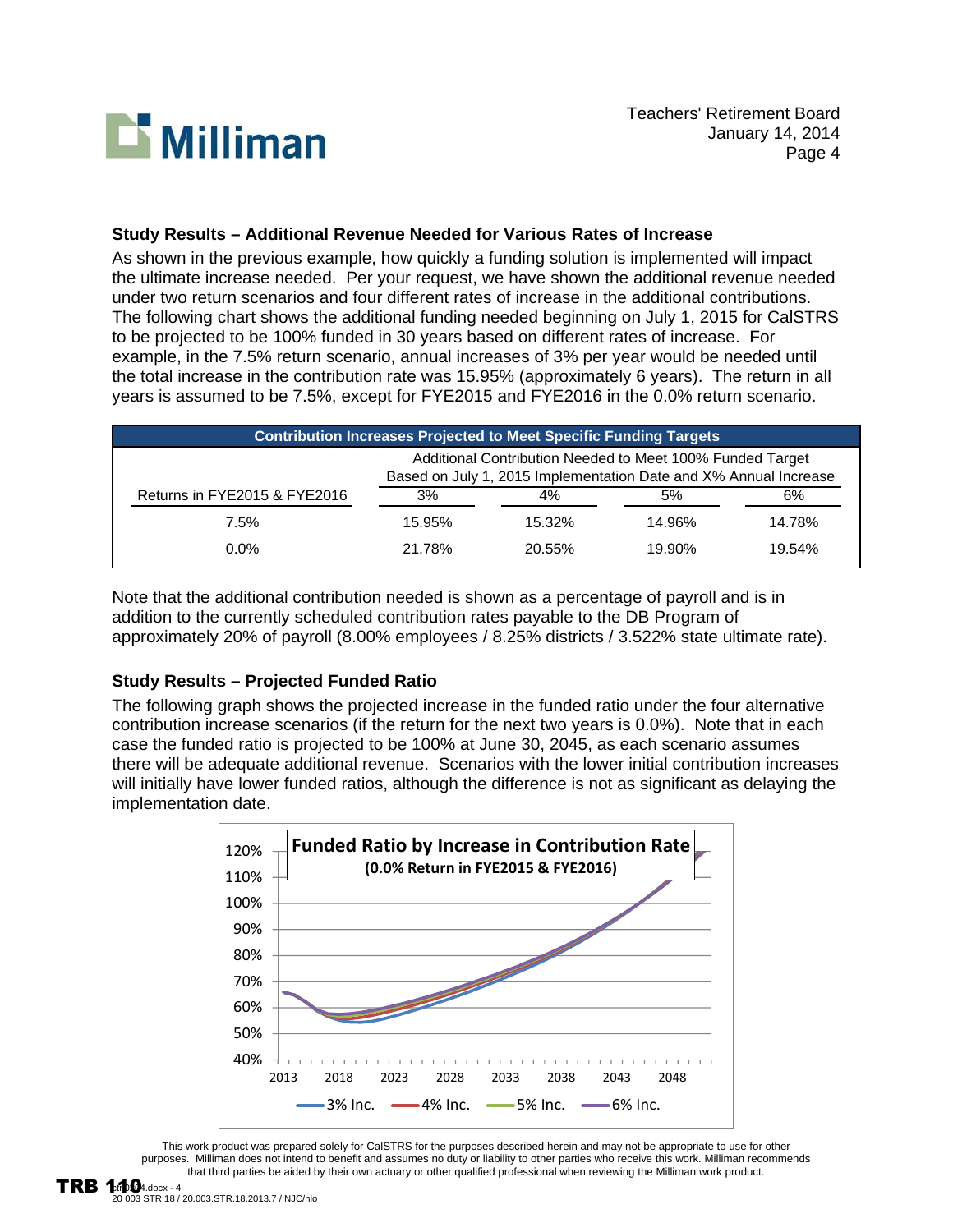

### **Actuarial Assumptions**

All data, methods, and assumptions are the same as those used in our June 30, 2012 actuarial valuation of the DB Program, with the following supplemental assumptions used in the projection of funding.

- The actual investment return for the year ended June 30, 2013 has been reflected in the projections. CalSTRS has estimated this to be 13.8%. Variable returns for fiscal year ended 2015 and 2016 are assumed as described in this letter. The return in FYE2014 and all future returns after 2016 are assumed to be 7.5% each year.
- All new hires after December 31, 2012 are assumed to receive the lower benefits specified in the California Public Employees' Pension Reform Act of 2013 (PEPRA). Please see our letter dated October 23, 2012 for details.
- The amortization calculation assumes that the full percentage of total payroll will be used to fund the UAO. A 1% of payroll contribution made by the state does not equate to a 1% contribution on the current payroll (which we have shown in our calculations) as it is made on an older payroll; a percent of payroll contribution made by the members is less valuable, because there is some probability these contributions will be refunded to the member. Therefore, to the extent additional contributions came from these sources, a higher percentage of payroll would be needed.

### **Actuarial Certification**

All data, methods, and assumptions are the same as those used in our June 30, 2012 actuarial valuation of the DB Program, except where noted. Please refer to those reports for further details. It should be noted that member behavior may change as a result of PEPRA. We have not anticipated any changes in member behavior in the assumptions used in our analysis.

In preparing the valuation upon which this letter was based, we relied without audit, on information (some oral and some in writing) supplied by CalSTRS staff. This information includes, but is not limited to, statutory provisions, employee data and financial information. In our examination of these data, we have found them to be reasonably consistent and comparable with data used for other purposes. It should be noted that if any data or other information is materially inaccurate or incomplete, our calculations may need to be revised.

All costs, liabilities, rates of interest, and other factors for CalSTRS have been determined on the basis of actuarial assumptions and methods which are individually reasonable (taking into account the experience of CalSTRS and reasonable expectations); and which, in combination, offer a reasonable estimate of anticipated experience affecting CalSTRS.

Future actuarial measurements may differ significantly from the current measurements presented in this report due to such factors as the following: plan experience differing from that anticipated by the economic or demographic assumptions; changes in economic or demographic assumptions; increases or decreases expected as part of the natural operation of the methodology used for these measurements (such as the end of an amortization period or additional cost or contribution requirements based on the plan's funded status); and changes in plan provisions or applicable law. Due to the limited scope of our assignment, we did not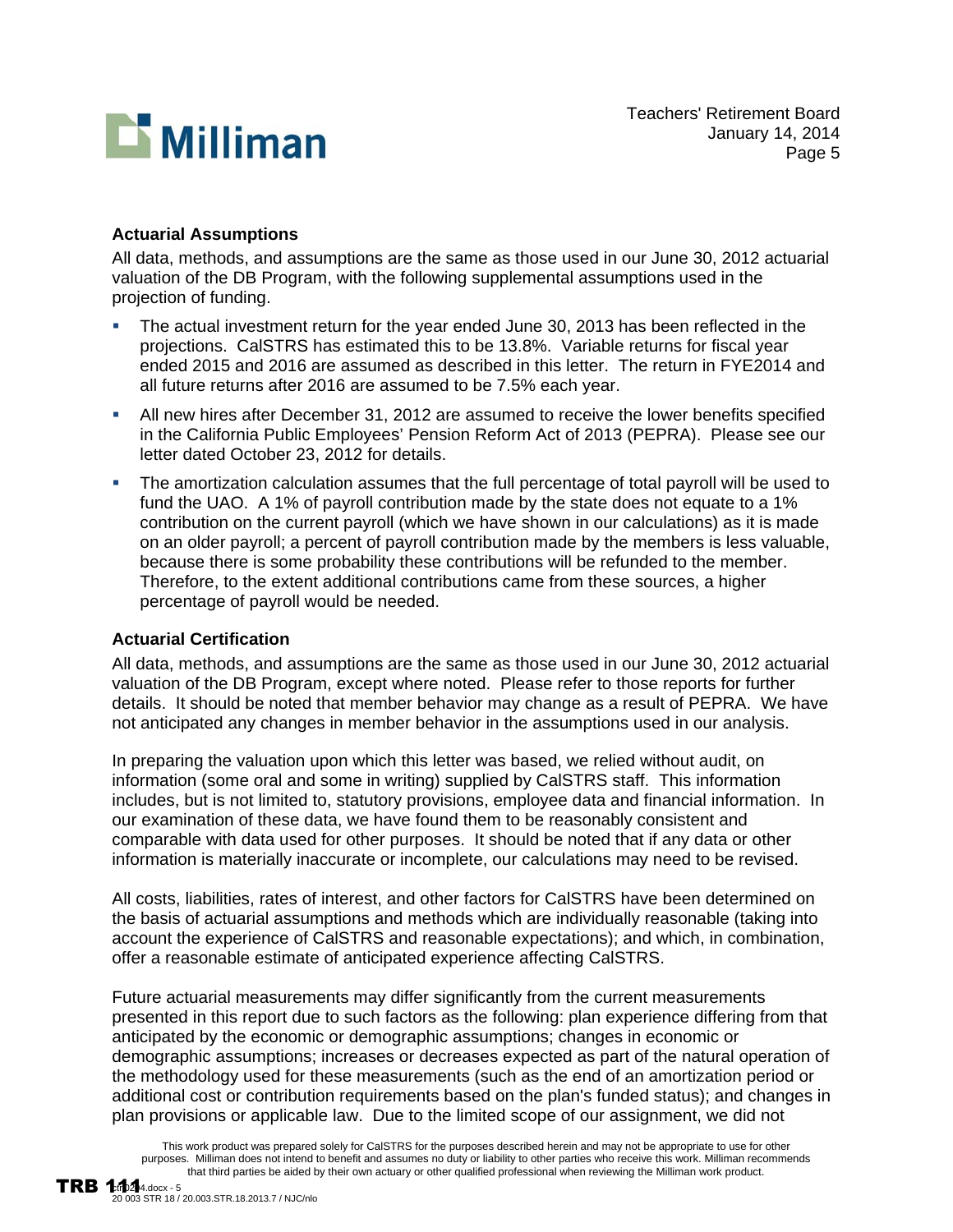

perform an analysis of the potential range of future measurements. The Retirement Board has the final decision regarding the appropriateness of the assumptions and adopted as shown in Appendix B of the 2012 Valuation report. Please see our letter dated October 23, 2012 for additional details regarding the assumptions and methods used in our PEPRA analysis.

Actuarial computations presented in this report are for purposes of assessing the funding impact of various return scenarios. Determinations for other purposes may be significantly different from the results contained in this letter. Accordingly, additional determinations may be needed for other purposes.

Milliman's work is prepared solely for the internal business use of CalSTRS To the extent that Milliman's work is not subject to disclosure under applicable public records laws, Milliman's work may not be provided to third parties without Milliman's prior written consent. Milliman does not intend to benefit or create a legal duty to any third party recipient of its work product. Milliman's consent to release its work product to any third party may be conditioned on the third party signing a Release, subject to the following exceptions:

- (a) CalSTRS may provide a copy of Milliman's work, in its entirety, to the System's professional service advisors who are subject to a duty of confidentiality and who agree to not use Milliman's work for any purpose other than to benefit the System.
- (b) CalSTRS may provide a copy of Milliman's work, in its entirety, to other governmental entities, as required by law.

No third party recipient of Milliman's work product should rely upon Milliman's work product. Such recipients should engage qualified professionals for advice appropriate to their own specific needs.

The consultants who worked on this assignment are pension actuaries. Milliman's advice is not intended to be a substitute for qualified legal or accounting counsel. These possible changes should be reviewed by counsel. Note that we have not explored these or any other legal issues with respect to the potential changes in contribution rates.

On the basis of the foregoing, we hereby certify that, to the best of our knowledge and belief, this cost study letter is complete and accurate and has been prepared in accordance with generally recognized and accepted actuarial principles and practices. We are members of the American Academy of Actuaries and meet the Qualification Standards of the American Academy of Actuaries to render the actuarial opinion contained herein.